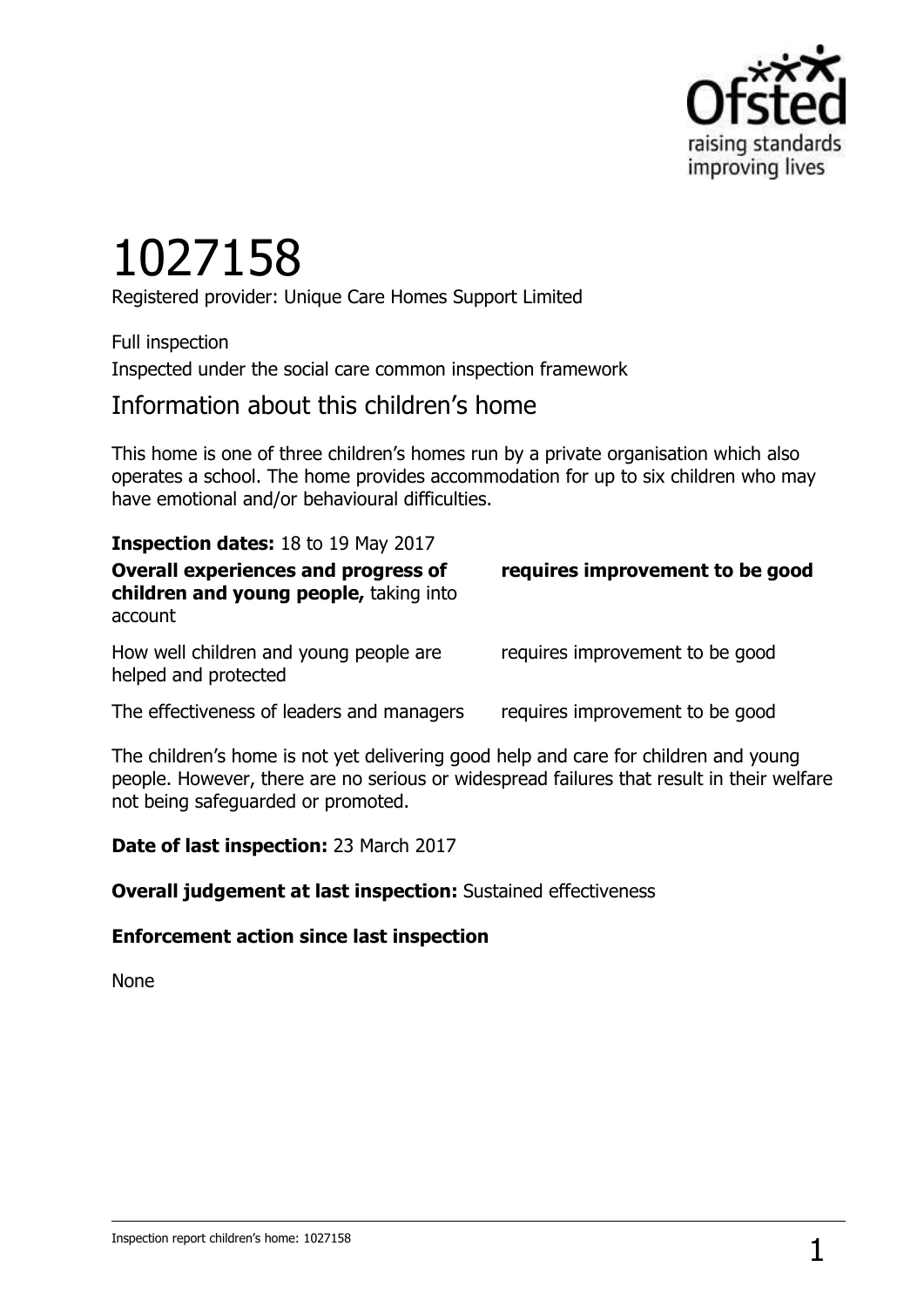

# Key findings from this inspection

This children's home requires improvement to be good because

- A number of the shortfalls identified are due to changes to the management team and the impact of a number of staff leaving.
- The quality of care has declined, although there are no immediate risks to children's welfare or safety.
- The leadership and management of the home fail to uphold the ethos of the home as outlined in the statement of purpose.
- $\blacksquare$  There have been significant changes to the staff team. The registered manager, deputy manager and four other staff have left the home. This has led to some shifts without enough experienced qualified staff on duty.
- $\blacksquare$  The assessment of the impact of new admissions does not consider the risks, historical behaviours and proposed group dynamics effectively.
- $\blacksquare$  There is a lack of consistency and organisation in the safe recruitment processes.
- Monitoring is poor. The independent visitor's reports and the manager's review of care fail to meet regulatory requirements. This is an ongoing shortfall.
- The home has not notified Ofsted about one serious incident.

The children's home's strengths

- The children are all attending education and making good progress towards their education targets, which promotes their future life chances.
- Children are encouraged to contribute to the running of the home and to participate in the weekly house meetings.
- The safeguarding arrangements are embedded and established in practice.
- When children go missing, every effort is made to try to find them and return them to the home as safely and as quickly as possible. Joint protocols are in place and are followed effectively.
- $\blacksquare$  There is a new manager in post and she has the support of a mentor. The manager and registered individual are fully aware of the identified shortfalls.
- Efforts are being made by the senior managers to address the identified shortfalls without delay.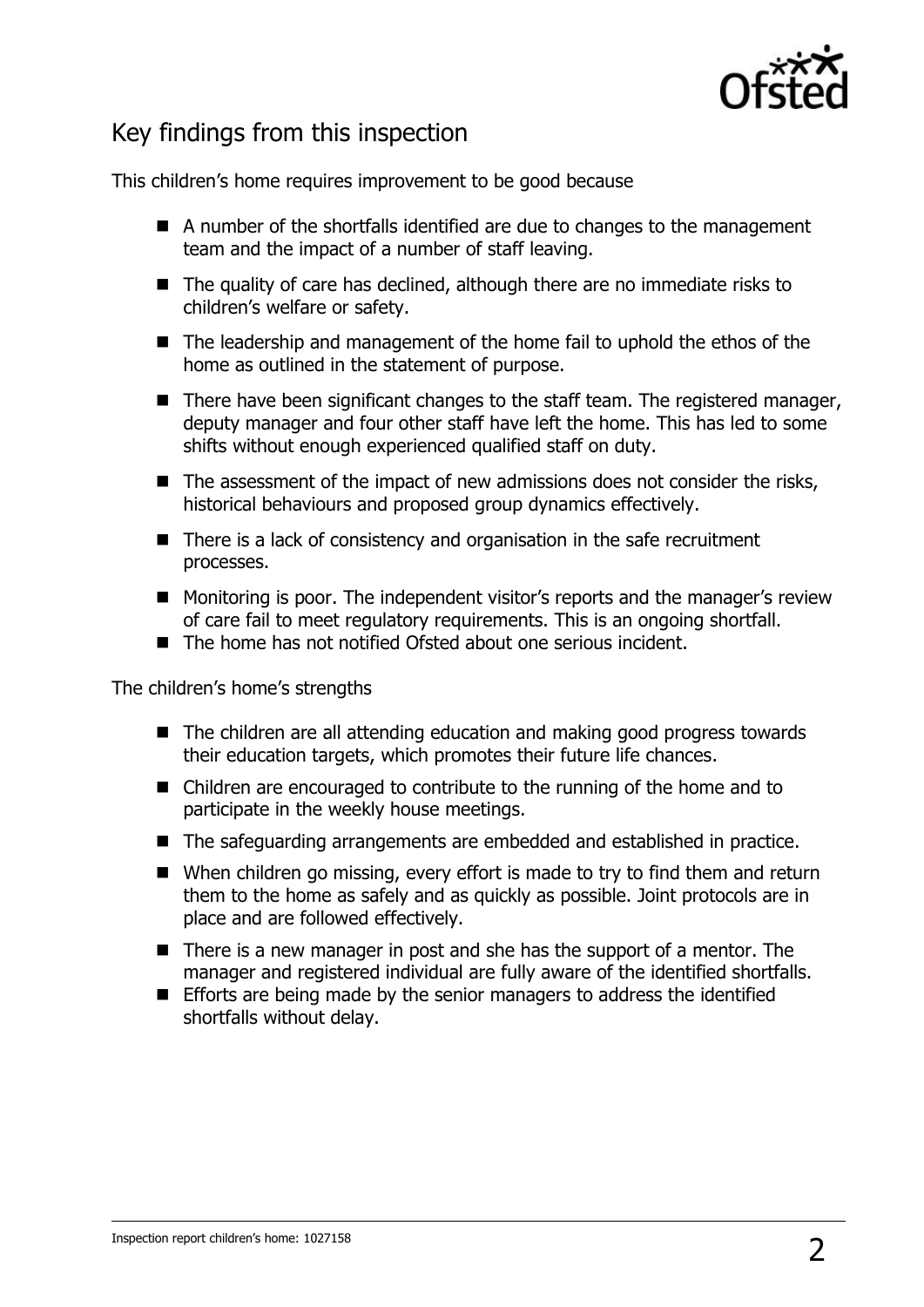

# Recent inspection history

# 24/11/2016 Full Good 06/01/2016 Full Good

## **Inspection date Inspection type Inspection judgement**

23/03/2017 **Interim Interim** Sustained effectiveness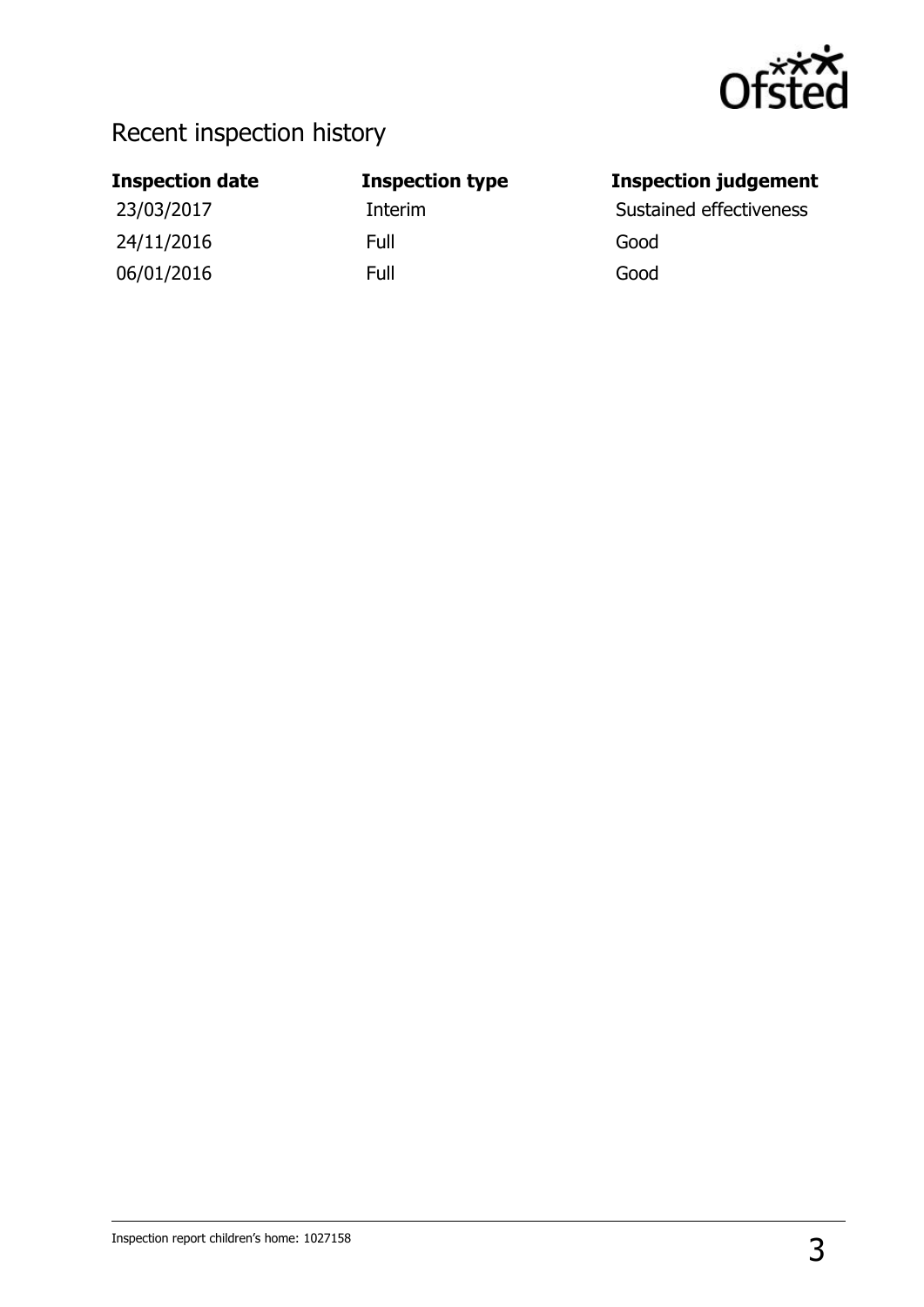

# What does the children's home need to do to improve? Statutory requirements

This section sets out the actions that the registered person(s) must take to meet the Care Standards Act 2000, Children's Homes (England) Regulations 2015 and the 'Guide to the children's homes regulations including the quality standards'. The registered person(s) must comply within the given timescales.

| <b>Requirement</b>                                                                                                                                                                                                                                                                                                                                                                       | Due date   |
|------------------------------------------------------------------------------------------------------------------------------------------------------------------------------------------------------------------------------------------------------------------------------------------------------------------------------------------------------------------------------------------|------------|
| The protection of children standard is that children are<br>protected from harm and enabled to keep themselves safe.                                                                                                                                                                                                                                                                     | 02/06/2017 |
| In particular, the standard in paragraph (1) requires the<br>registered person to ensure-                                                                                                                                                                                                                                                                                                |            |
| that staff assess whether each child is at risk of harm, taking<br>into account information in the child's relevant plans, and, if<br>necessary, make arrangements to reduce the risk of any harm<br>to the child. (Regulation $12(2)(a)(i)$ )                                                                                                                                           |            |
| In particular, implement robust impact risk assessments that<br>consider group dynamics and risks of influential behaviours and<br>risks pertinent to each child.                                                                                                                                                                                                                        |            |
| The leadership and management standard is that the registered<br>person enables, inspires and leads a culture in relation to the<br>children's home that helps children aspire to fulfil their potential<br>and promotes their welfare.                                                                                                                                                  | 02/06/2017 |
| In particular, the standard in paragraph (1) requires the<br>registered person to-                                                                                                                                                                                                                                                                                                       |            |
| lead and manage the home in a way that is consistent with the<br>approach and ethos, and delivers the outcomes set out in the<br>home's statement of purpose. (Regulation $13(1)(a)(b)(2)(a)$ )                                                                                                                                                                                          |            |
| The registered person must ensure that an individual who works<br>in the home in a care role has the appropriate qualification, the<br>level 3 diploma for residential childcare (England) ('the level 3<br>diploma'), or a qualification which the registered person<br>considers to be equivalent to the level 3 diploma, by the<br>relevant date. (Regulation $32(4)(a)(b)(5)(a)(b))$ | 02/06/2017 |
| The registered person must notify HMCI and each other relevant<br>person without delay if an incident requiring police involvement<br>occurs in relation to a child which the registered person<br>considers to be serious. (Regulation 40(4)(b))                                                                                                                                        | 02/06/2017 |
| When the independent person is carrying out a visit, the                                                                                                                                                                                                                                                                                                                                 | 02/06/2017 |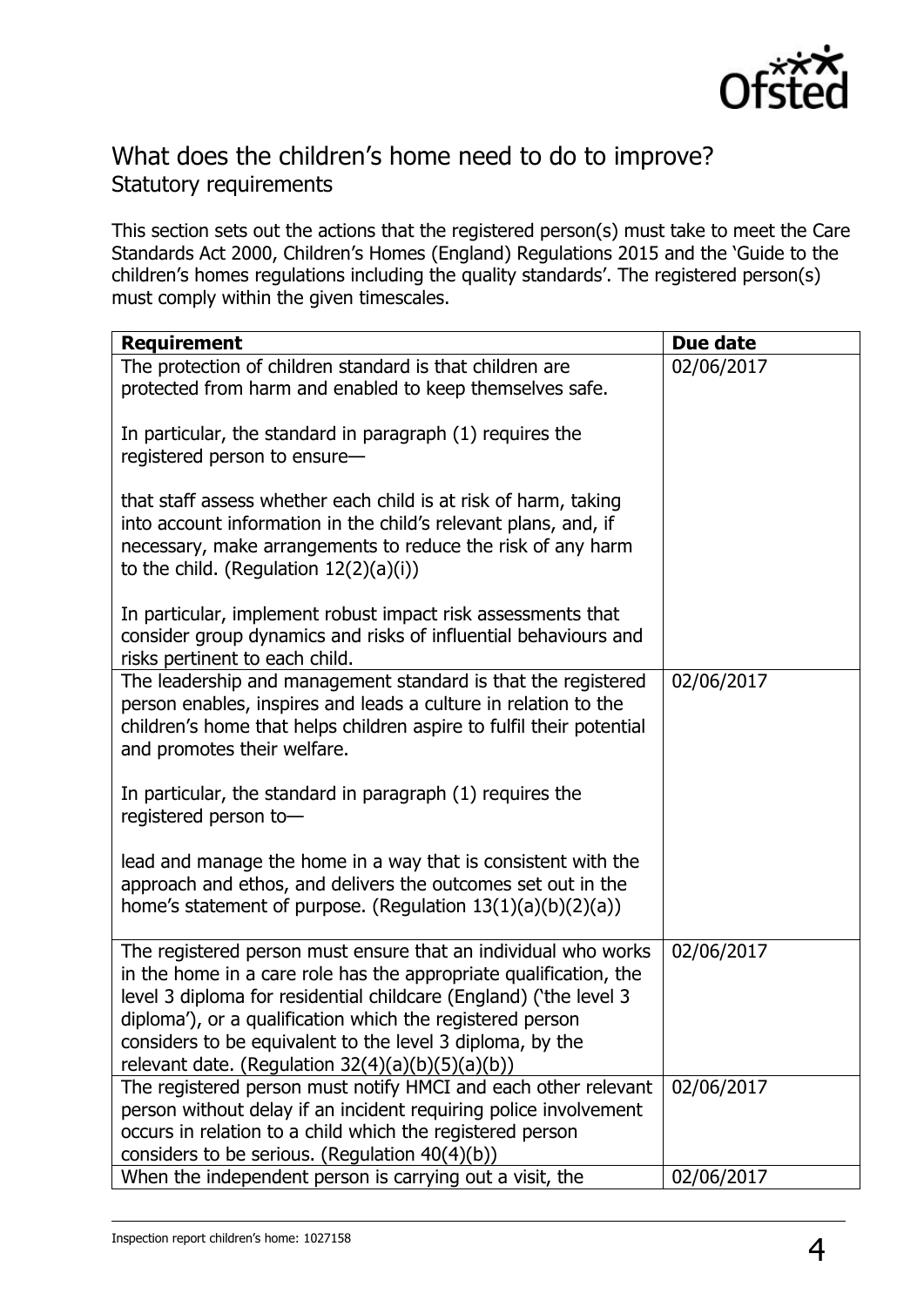

| registered person must help the independent person, if they<br>consent, to interview in private such of the children, their<br>parents, and relatives, as the independent person requires.<br>(Regulation $44(2)(a)$ ) |            |
|------------------------------------------------------------------------------------------------------------------------------------------------------------------------------------------------------------------------|------------|
| The registered person must complete a review of the quality of<br>care provided for children ('a quality of care review') at least<br>once every six months. (Regulation $45(1)$ )                                     | 02/07/2017 |

### **Recommendations**

To improve the quality and standards of care further, the service should take account of the following recommendations:

As set out in regulations  $31-33$ , the registered person is responsible for maintaining good employment practice. They must ensure that recruitment, supervision and performance management of staff safeguards children and minimises potential risks to them. ('Guide to the children's homes regulations including the quality standards', page 61, paragraph 13.1)

# Inspection judgements

#### **Overall experiences and progress of children and young people: requires improvement to be good**

The impact of the home and the care provided to the children placed are variable. There are some positive outcomes. The children all attend education and two of the children have prospective further education places, having achieved core subject entry level qualifications in English and maths.

The children spoke about the support from staff and the impact of the recent changes. These changes have left the children feeling unstable. There have been changes in the key staff team and a new child has been admitted. The children have formed a cohesive group with each other, as opposed to investing in relationships with the staff. There are some positive relationships, which the staff are developing. Children's reactions and behaviours influence each other. There has been a number of serious behavioural incidents involving several of the children. These incidents have included assaults on the staff, damage to property, damage to the home's vehicle and children barricading themselves away from the staff. The staff try to de-escalate situations and minimise risk but the police have been called on a number of occasions. They have talked to the children and defused matters.

The staff facilitate and support school attendance and this has been successful for all of the children. All of the social workers report that this is working well. The children have a structure and purpose to each day. After-school and weekend activities are provided. The children enjoy a range of clubs, trips, outings and sports. It is after these activities that the behavioural problems arise, resulting in late nights, risk-taking behaviours and generally being unsettled.

Transition from the home is managed well. One child has been reunified with their family,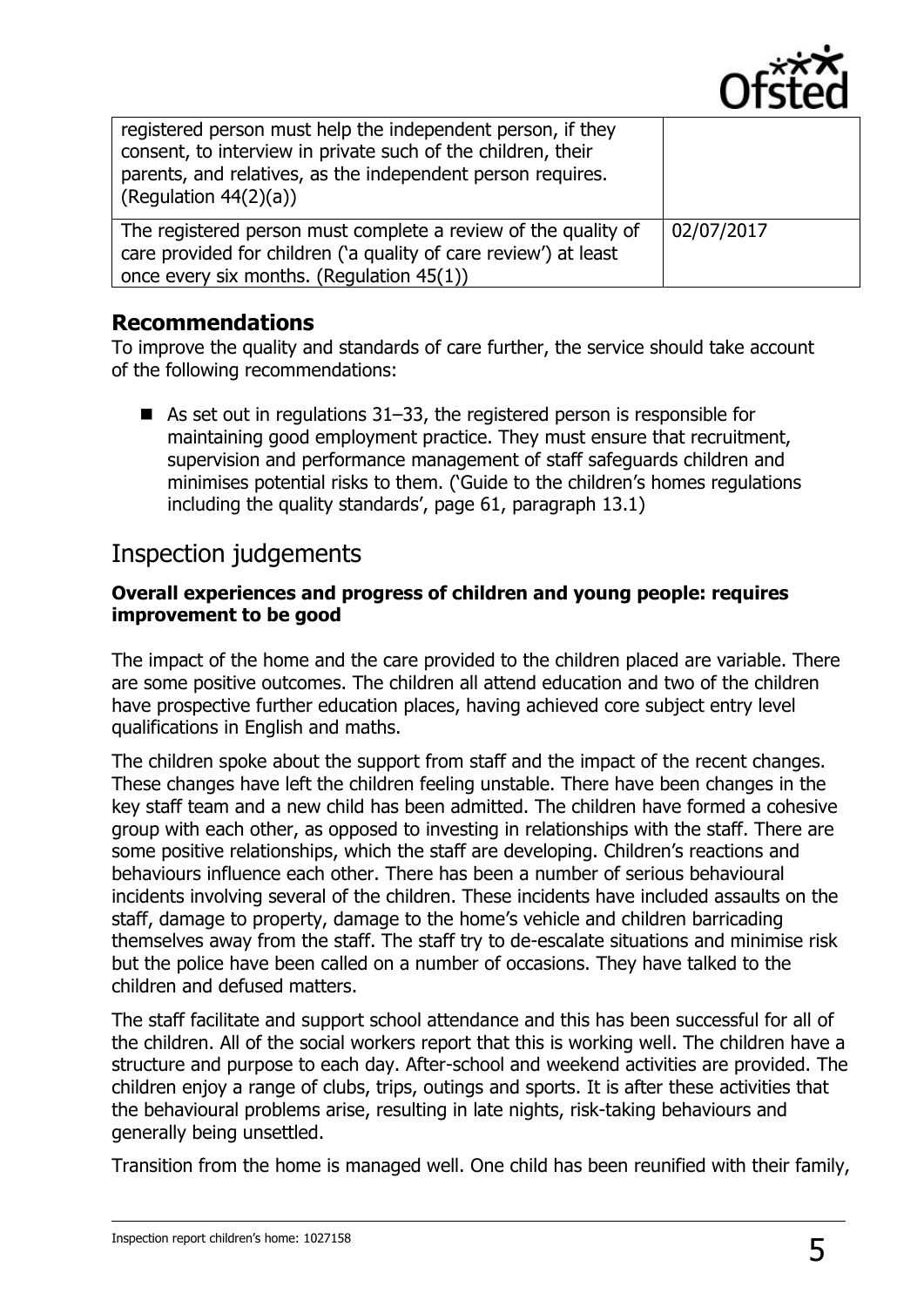

having lived at the home for a year. A leaving meal was enjoyed by the staff and the children. The plans are in place for further education and the child has a part-time summer job arranged. Another transition is being planned well. However, the last admission to the home was poorly planned and badly orchestrated. This resulted in a child being involved in a prolonged behavioural incident, two days after admission, with the other children.

Children rarely misuse substances, despite this being problematic before. Some children smoke, although the staff are working preventatively to help them to reduce this. One child said that being at the home has helped her to reduce risk-taking behaviours that were present prior to her admission.

#### **How well children and young people are helped and protected: requires improvement to be good**

The risks that are pertinent to each child are identified in the individual safety plans. The staff update these plans following any risky incidents. However, the impact assessments for proposed admissions are ineffective. Two of the impact assessments state that there are no risks, despite risks such as substance misuse and going missing being known prior to admission. Information in the assessments is scant and there is evidence that information has been pasted from one child's assessment to the other with little adaptation. This does not provide for robust or accurate assessment of risks to children coming into the home or the potential impact on the existing children placed at the home.

A failure to use consequences consistently in response to negative behaviour has been identified by the acting manager. This has been discussed in a recent team meeting and a clear plan is in place to change this. This has not been raised as a stand-alone shortfall but is linked to the concerns about the leadership of the home. In some cases, staff have imposed consequences that are not linked reasonably to the event. The manager is aware of this and has introduced a more realistic approach to introducing and reinforcing safe boundaries. The manager reminds staff to put appropriate consequences in place in response to unacceptable behaviour. This is likely to help children to learn from their actions.

The children at the home are not at direct risk of child sexual exploitation. The home works with several preventative partnership organisations to support and educate children about such risks and risk reduction strategies. Staff are knowledgeable about the potential risks and symptomatic behaviours and they remain vigilant.

There have been no allegations about the staff and no child protection referrals have been made since the last inspection. The new manager understands what to do in the event that allegations are made. She understands the role of the designated officer and how the home's safeguarding policy works. This means that allegations and referrals are likely to be managed in accordance with the correct protocols to safeguard children.

The use of physical restraint is minimal. When restraint has been used, it is by trained staff using appropriate techniques. The manager has reviewed and signed the records of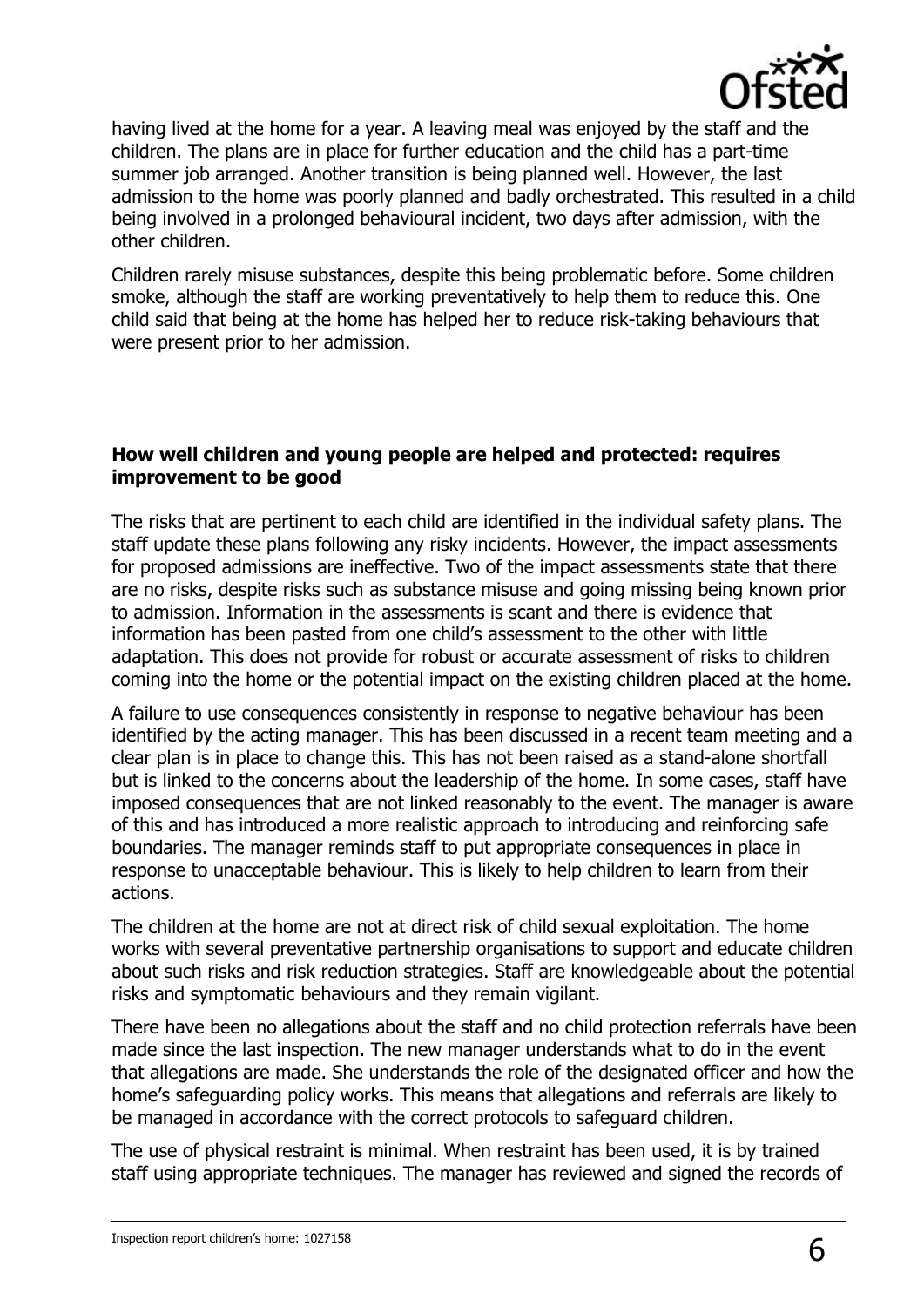

these incidents. All of the staff involved in an incident check the record for accuracy, sign the record and include the child's views. This provides a clear account of the incident and the action taken.

There has been a high number of incidents of children leaving the home together, unauthorised, for relatively short periods. Staff have responded appropriately and they have actively looked for children to aid their safe return. The home's missing from home protocols have been followed on each occasion. The records provide a chronology of the actions taken. The children regularly leave the home as a group. The home has become an unstable environment and recent changes to the staff team have exacerbated this. Children have lost key staff members, one child has left the home and one child has been admitted. Children who have experienced instability previously are finding these changes unsettling.

A big recruitment drive is part way through. Recruitment of new staff includes safe recruitment checks. The recruitment processes are not sufficiently robust or in line with best practice. References are not consistently verified prior to the staff starting work. This means that information pertinent to their suitability may not be identified.

#### **The effectiveness of leaders and managers: requires improvement to be good**

Significant changes to the management team have left the home with a number of shortfalls under leadership and management. The registered manager and deputy manager have left the home in quick succession. The responsible individual has acted promptly and appointed another member of staff as the manager. However, the changeover period has resulted in ineffective monitoring and management oversight. The home has taken a new admission without receipt of all of the supporting paperwork and without a robust risk assessment. This does not provide good management and oversight of the home and does not support the home's statement of purpose.

A number of staff have left for various reasons. Therefore, the existing staff have worked extra shifts and have become tired. A number of the staff are new and inexperienced. There are two shifts recorded on the rota for May 2016 that do not have a balance of experienced or qualified staff in the home. On one shift, a member of staff who is in their probationary period, supported by two bank staff, ran the home. On another shift, on the day following a new admission to the home, there were three unqualified staff, one of whom was bank staff. This does not provide proper or adequate support for five children.

The new manager has reviewed and signed the home's records of incidents. However, there has been no review of the care undertaken for the period between October 2016 and March 2017. Additionally, despite being raised as a shortfall at the last inspection, the independent visitor has not gained the views of stakeholders or parents to inform the external monitoring reports.

Notifiable events are usually sent in to Ofsted and the records include enough detail and context. However, the incident reports show that, on one occasion, despite children being missing in the early hours of the morning and the police being involved, Ofsted was not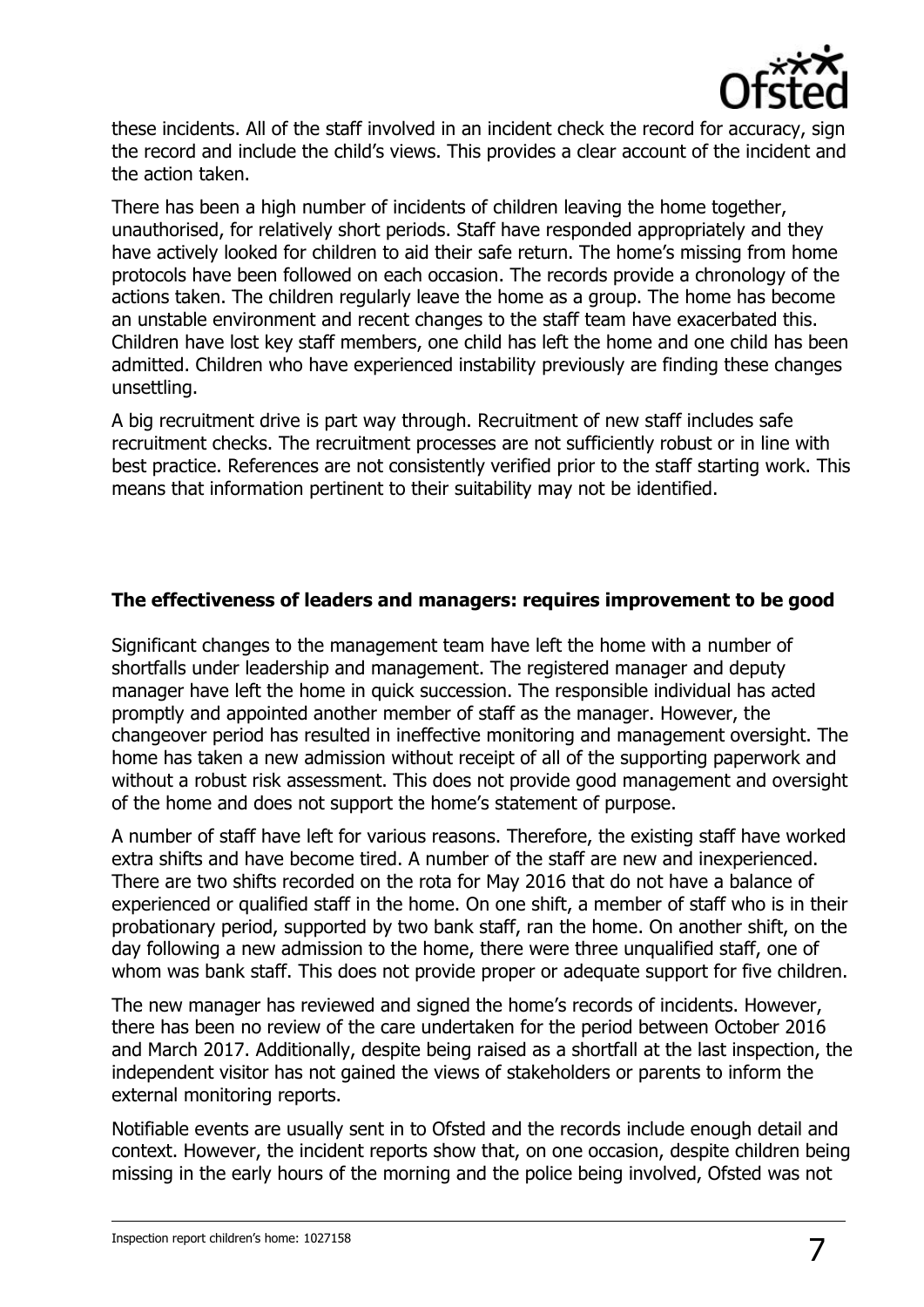

notified. This prevents Ofsted from having a clear picture of events in the home.

The reports and communications sent to children's social workers have been affected by staff changes. All of the social workers spoken to say that the home lets them know about incidents and anything of significance. However, three social workers were not aware that the registered manager had left, and reports on children's general progress have become intermittent. This does not enable social workers to monitor whether the home is successful in improving the outcomes for the children. This is related to poor management and oversight of the home.

New staff are inducted to their roles, given training and regular supervision. Morale has recently improved. A recruitment drive has been successful and a number of new staff have been appointed.

The home has not received any complaints since the last inspection.

The quality of care in this home has declined following a number of staff changes. This is being addressed. Plans to appoint and recruit staff are under way. The new manager is in post and making every attempt to ensure that the home runs smoothly. Another registered manager has been appointed as a mentor to the new manager. The responsible individual is spending two days a week in the home. The home has no plans to take any new admissions. The organisation has confirmed that they will settle the home and address the identified concerns before accepting any more placements.

## Information about this inspection

Inspectors have looked closely at the experiences and progress of children and young people. Inspectors considered the quality of work and the difference made to the lives of children and young people. They watched how professional staff work with children and young people and each other and discussed the effectiveness of help and care provided. Wherever possible, they talked to children and young people and their families. In addition, the inspectors have tried to understand what the children's home knows about how well it is performing, how well it is doing and what difference it is making for the children and young people whom it is trying to help, protect and look after.

Using the 'Social care common inspection framework', this inspection was carried out under the Care Standards Act 2000 to assess the effectiveness of the service, how it meets the core functions of the service as set out in legislation, and to consider how well it complies with the Children's Homes (England) Regulations 2015 and the 'Guide to the children's homes regulations including the quality standards'.

# Children's home details

#### **Unique reference number:** 1027158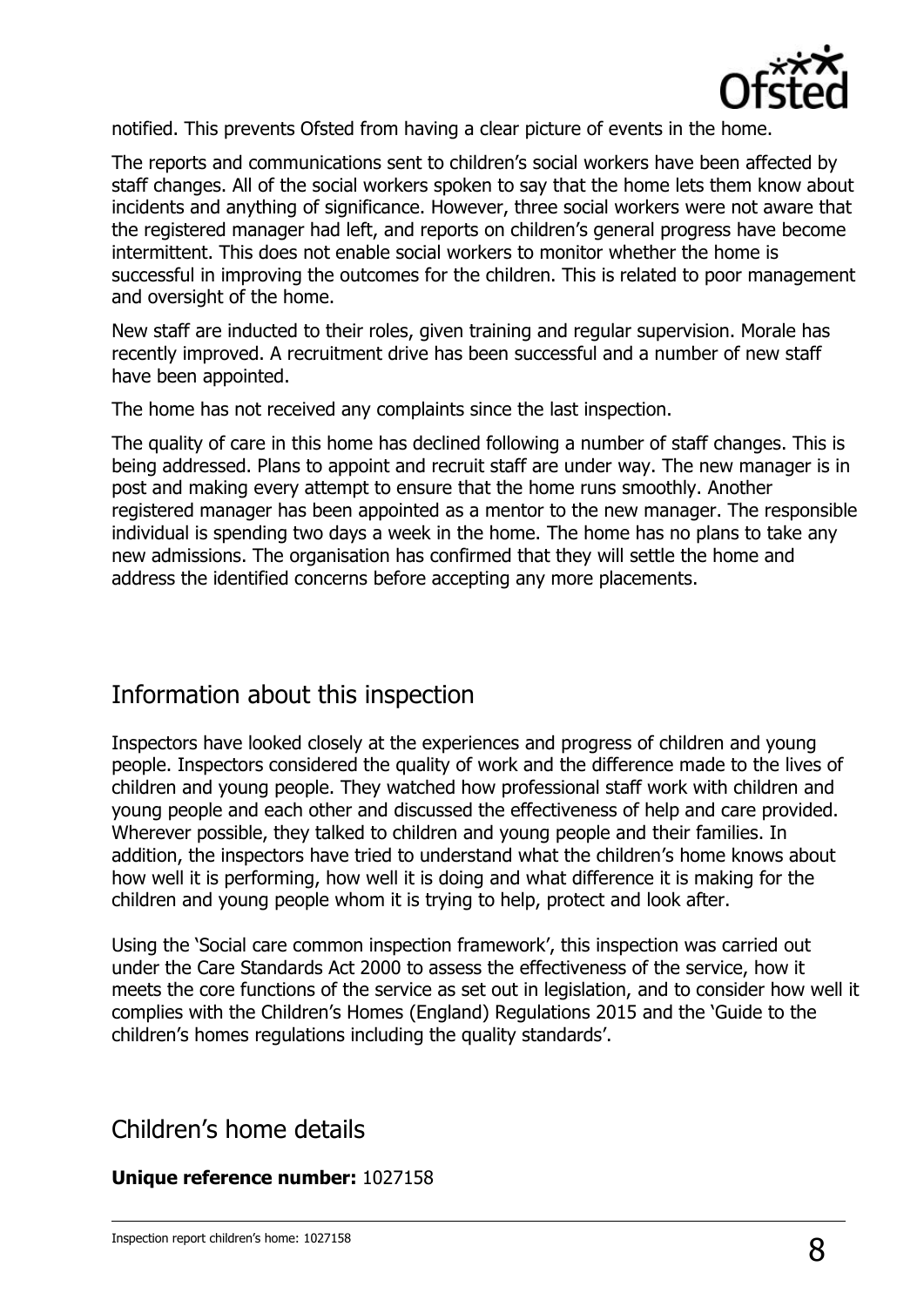

**Provision sub-type:** Children's home

**Registered provider:** Unique Care Homes Support Limited

**Registered provider address:** Holland House, 1–5 Oakfield, Sale, Cheshire M33 6TT

**Responsible individual:** Joanne Murray

**Registered manager:** Post vacant

Inspector

Deirdra Keating, social care inspector